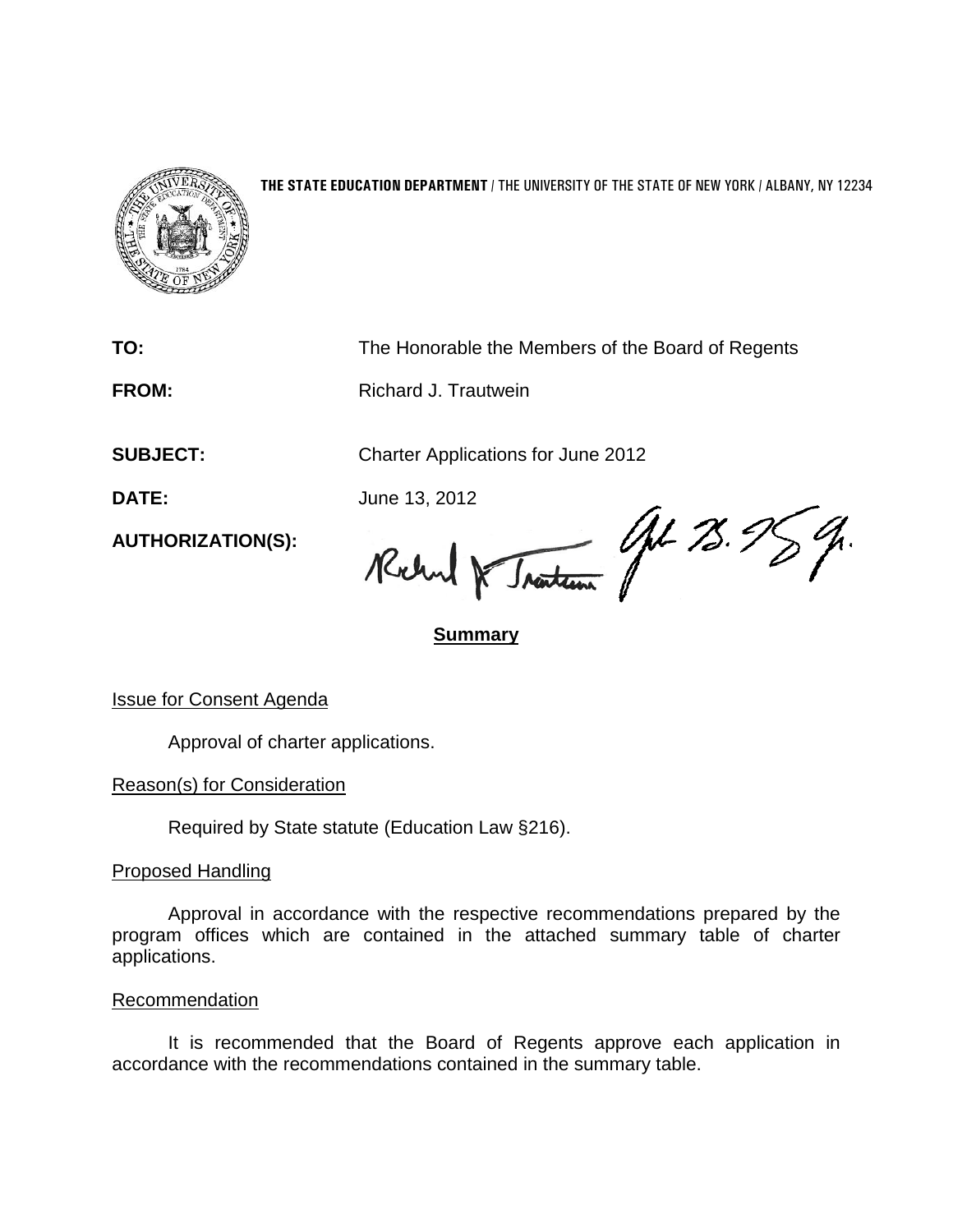## **Summary Table**

| <b>Name of Institution</b>  | Program<br>Area | <b>County of</b><br>Location | <b>Description of Charter Action(s)</b>                                      |
|-----------------------------|-----------------|------------------------------|------------------------------------------------------------------------------|
| Museum of Magic             | <b>CE</b>       | Kings                        | Amend charter to change the                                                  |
|                             |                 |                              | corporate address and to extend<br>provisional charter for five years.       |
| Niagara Aerospace           | <b>CE</b>       | Niagara                      | Amend charter to change the                                                  |
| Museum                      |                 |                              | corporate address and to extend<br>provisional charter for five years.       |
| The Pine Hollow             | <b>CE</b>       | Albany                       | Amend charter to change corporate                                            |
| Arboretum                   |                 |                              | address and as so amended, replace<br>and restate the provisional charter as |
|                             |                 |                              | a Regents certificate of incorporation.                                      |
| Town of Dayton              | <b>CE</b>       | Cattaraugus                  | Amend charter to change corporate                                            |
| <b>Historical Society</b>   |                 |                              | name to "Dayton Historical Society'<br>and grant an absolute charter.        |
| <b>Westville Historical</b> | <b>CE</b>       | Franklin                     | Amend charter to change location to                                          |
| Organization                |                 |                              | the Town of Westville, Franklin<br>County, New York.                         |
| The Child                   | $P-12$          | <b>Broome</b>                | Extend provisional charter for three                                         |
| Development<br>Council      |                 |                              | years.                                                                       |
| City of Faith               | $P-12$          | <b>Bronx</b>                 | Extend provisional charter for three                                         |
| <b>Christian School</b>     |                 |                              | years.                                                                       |
| Mount St. Joseph            | $P-12$          | Erie                         | Dissolve provisional charter.                                                |
| Academy                     |                 |                              |                                                                              |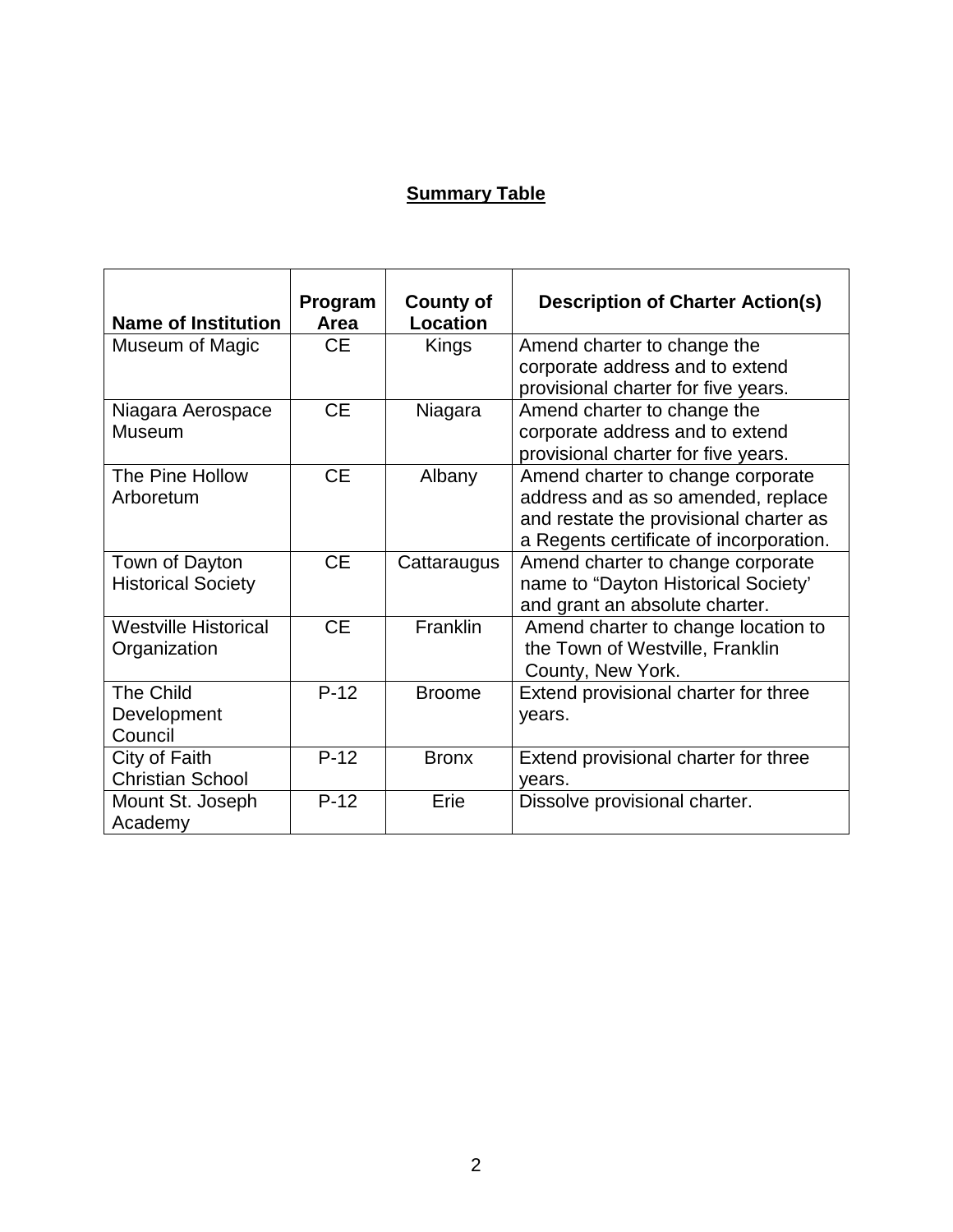| The New Life                                      | $P-12$ | New York | Amend charter to:                                                                                                                                                                                                                                                                                                                                                                                                                                                                                                                                                                                                                                        |
|---------------------------------------------------|--------|----------|----------------------------------------------------------------------------------------------------------------------------------------------------------------------------------------------------------------------------------------------------------------------------------------------------------------------------------------------------------------------------------------------------------------------------------------------------------------------------------------------------------------------------------------------------------------------------------------------------------------------------------------------------------|
| School                                            |        |          | specify the location of the<br>corporation as the City, County<br>and State of New York;<br>describe the students to be<br>served by grade level (grades 5<br>through 12) instead of age<br>level;<br>specify that the corporation will<br>operate at 831 Eagle Avenue,<br>Bronx, NY and/or such other<br>locations as may be approved<br>by the Department, and delete<br>authority to operate at 2125<br>Watson Ave., Bronx, NY;<br>specify the membership of the<br>corporation as members of the<br>board of directors of Lutheran<br>Social Services of New York,<br>Inc., or any successor thereto;<br>and, as amended, grant absolute<br>charter. |
| <b>New York State</b><br><b>Council of School</b> | $P-12$ | Albany   | Amend charter to update IRS<br>dissolution language.                                                                                                                                                                                                                                                                                                                                                                                                                                                                                                                                                                                                     |
| Superintendents                                   |        |          |                                                                                                                                                                                                                                                                                                                                                                                                                                                                                                                                                                                                                                                          |